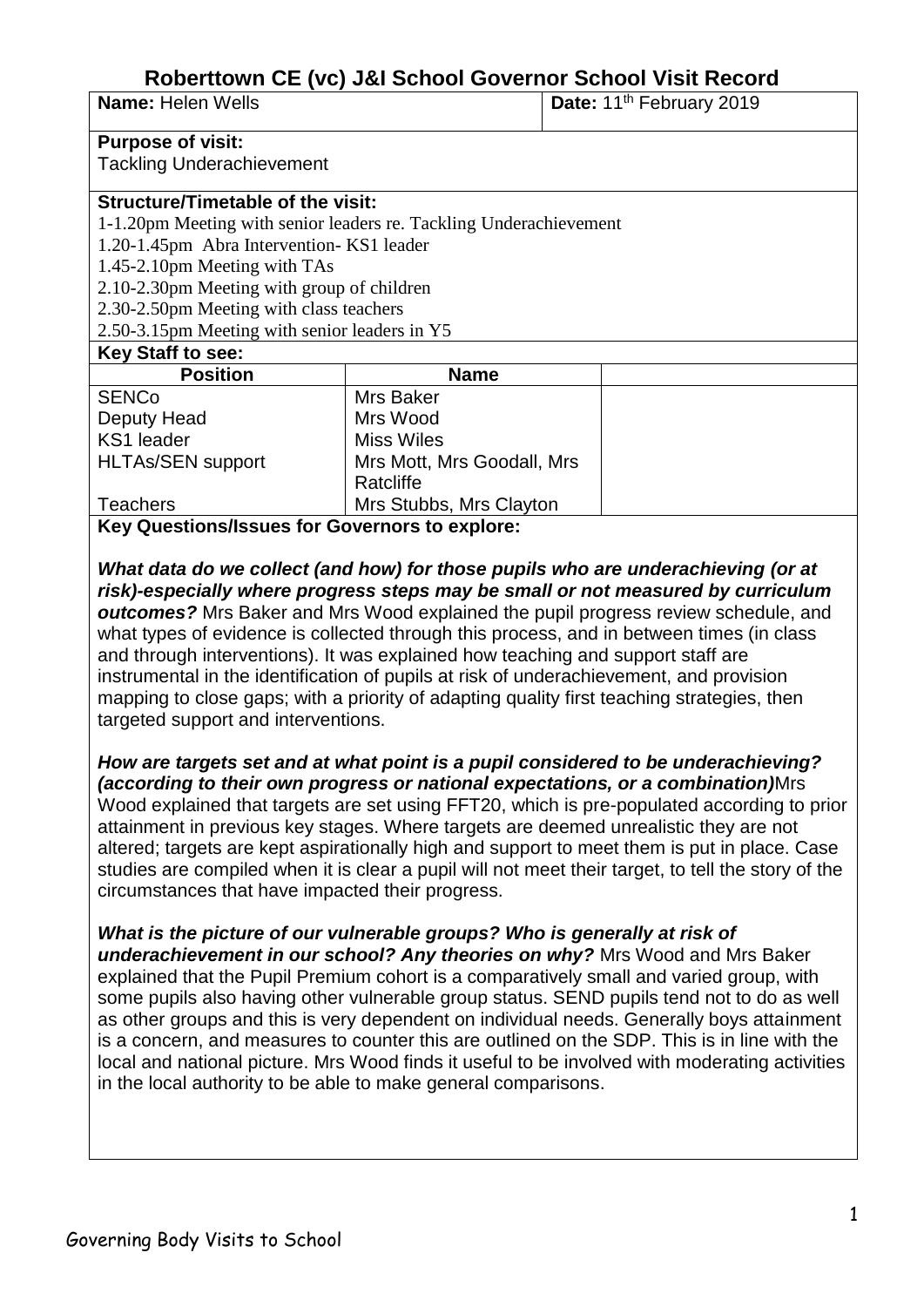*What is the focus area(s) to move this group on?* **Mrs Goodall explained the work that** had been done to increase reading interest and engagement for vulnerable groups recently, including re-organising library books by theme, planning around engaging texts in lessons, particularly books that some groups of boys like, and sending surprise book gifts to pupils in receipt of Pupil Premium, to instigate reading for pleasure, including at home.

**How do we check what we do is it is having an impact?** Pupil progress and attainment is very closely monitored and evaluated for impact through the pupil progress meetings process, and Mrs Robertson checks progress of interventions by testing at entry and exit of a programme. Pupil Premium funding is also reported and evaluated for impact.

*How are children and families invested in this process?* Mrs Wood gave an example of how special plans were put in place as a result of listening to a pupil's personal challenge in one area of the curriculum. Staff went above the curriculum expectation to help the pupil to overcome the challenge and feel a sense of achievement. This included working closely with the family to ensure anxiety at home was minimised and pressure was relieved from the parents.

*What is the messaging behind this work; how do we communicate to children and*  **parents?** Everyone I spoke with expressed a positive attitude to the work that is done to tackle underachievement. This included the pupils explaining that they got help when they needed it, including with behaviour, so that they can do their best learning.

*How do we support the whole child throughout this process?* Children are given opportunities to shine; through enrichment, structured play, when targeted for extra curricular clubs and by accessing a broad curriculum. Pupil's are supported to build resilience and to have a go, or keep going, even when they find something hard. Peer mentoring helps children to develop pupil relations, but often benefits the mentor as much as the mentee, as confidence and self esteem is built by reteaching a skill or being a role model. Children are also encouraged to develop self awareness, metacognition and growth mindset, with 'fix it' tables in classrooms, and effort praised with points for development shared in verbal and written feedback.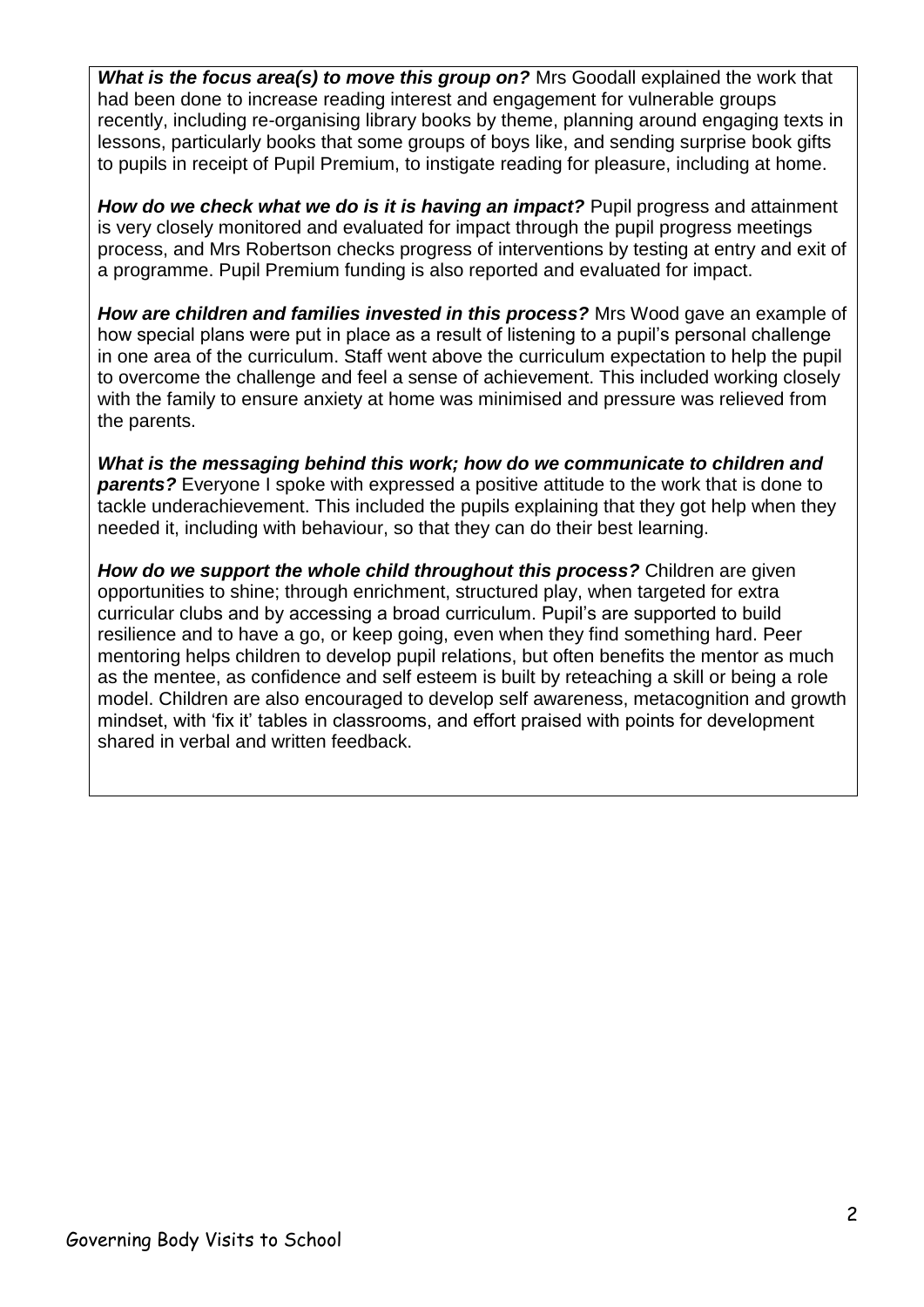## **Governor's Observations/Evaluation**

Other conversations around tackling underachievement were shared with a group of children, HLTAs and SEN TA, and class teachers.

The varied group of children were supported by Mrs Mott to explain what help they received to move on their learning. this included accessibility equipment, personal medical support, extra help with learning (from peer mentors, reading volunteers, support staff, teachers and accessing interventions and computer programs such as Nessy). Children were positive about this help, and a few described the emotional support they received to manage their emotions and behaviour so that they are ready to learn.

Miss Wiles talked through the school's participation in the ABRA pilot study (with Coventry and York University), which is a structured reading programme with elements of phonological awareness and verbal memory built in. The programme is delivered to all Y1 pupils, who have been split into three smaller groups. Miss Wiles reported good feedback from a recent supervisory visit from the university team, and felt the programme had been most useful for the aspiring readers, than those who are already at expected reading levels. She looks forward to the conclusion feedback from the whole study and said the resources may well be used again in future years where grouping allows.

Mrs Mott, Mrs Goodall and Mrs Ratcliffe described their roles as HLTAs and SEN TA in relation to tackling underachievement. Particular points for governors to note were the trust and communication between the support team and teaching staff; it was explained how this allows for roles to be exchanged in the classroom; so that HLTAs can lead a lesson or whole class monitoring, whilst a class teacher focuses on individuals or groups. Mrs Goodall also explained that having HLTAs in school allowed for continuity for pupils during staff illness, with supply staffing at a minimum.

A chat with Mrs Stubbs and Mrs Clayton explored how underachievement is approached for different aged pupils. For the youngest children in the school this is often targeted through questioning, by variation and outcome, whilst keeping learning fun, fresh and interests based. Both teachers said the well embedded behaviour management and praise system worked well as a motivator for pupils. The main challenge the teachers faced was described as being the logistics (space, staffing and groupings) of targeting support. Having a varied needs in a cohort means that setting priorities and re-evaluating regularly is essential.

## **Culture observed in the school**

The people I spoke with on this visit, from the youngest children, right up to senior staff members, all expressed growth mind-set, positivity and inclusion when discussing matters of raising attainment and tackling underachievement. I was made to feel welcome and would like to thank everyone involved in organising such an informative and enjoyable afternoon.